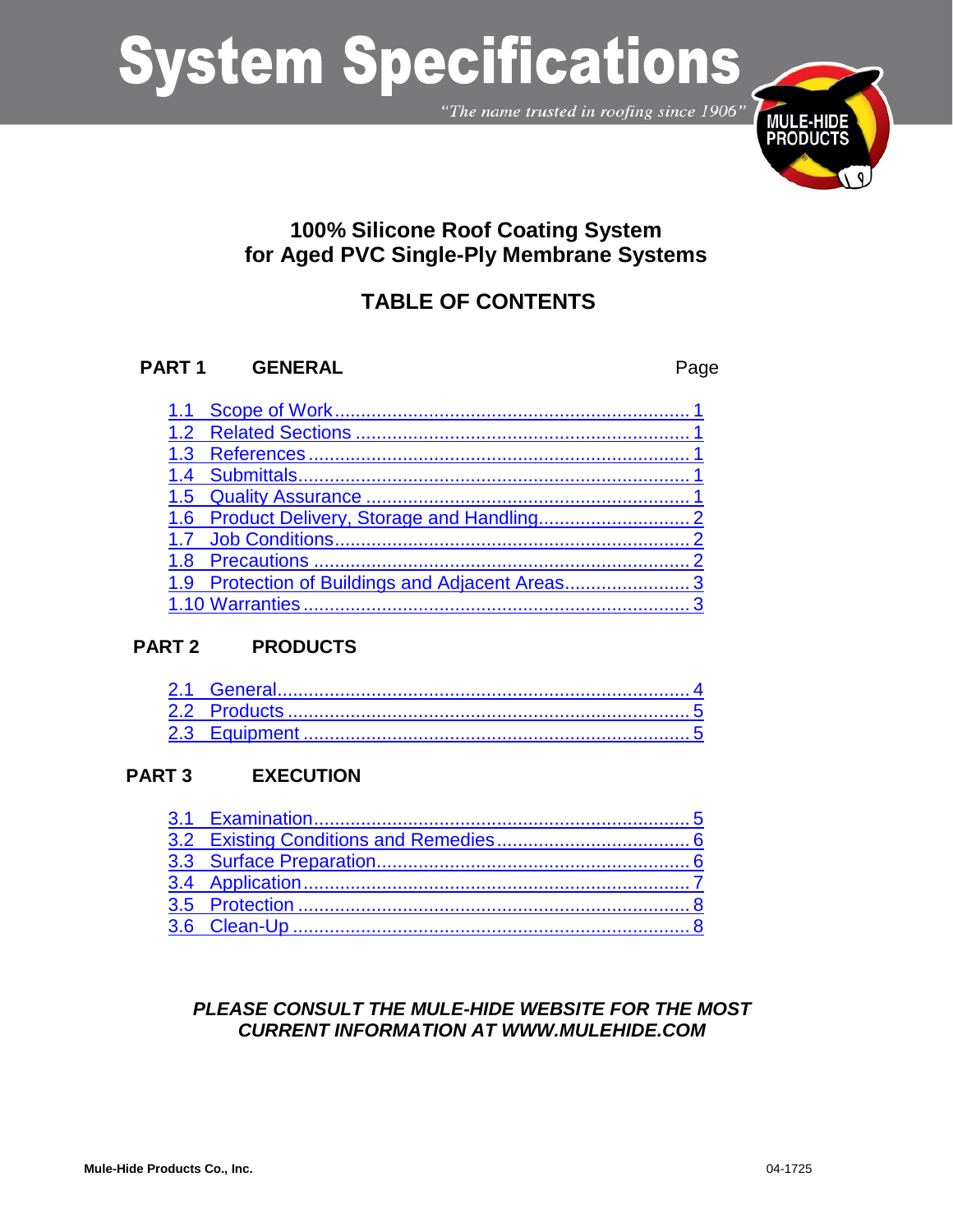"The name trusted in roofing since 1906"



### **100% Silicone Roof Coating System for Aged PVC Single-Ply Membrane Systems**

### **Part 1 General** December 2021

This specification is a guide for coating and restoration of aged (minimum of 10 years) non-ballasted single-ply PVC membrane systems utilizing the Mule-Hide 100% Silicone Roof Coating and accessory products.

### <span id="page-1-0"></span>**1.1 Scope of Work**

- A. Contractor will provide all labor, equipment and Mule-Hide labeled materials necessary to install a 100% Silicone Roof Coating System.
- B. Mule-Hide's most current Product Data Sheets and installation instructions shall be followed in conjunction with this specification.
- C. Contractor is solely responsible to complete all necessary repairs to the existing roof system to restore it to a structurally sound, watertight condition using similar materials prior to installing the 100% Silicone Roof Coating System.

#### <span id="page-1-1"></span>**1.2 Related Sections**

- A. Related sections may or may not be applicable to this specification.
- B. Section 07 62 00: Sheet Metal Flashing and Trim: Metal flashing and counterflashing installation and requirements.
- C. Section 22 30 00: Plumbing: Roof drains, scuppers, gutters and downspout installation and requirements.

### <span id="page-1-2"></span>**1.3 References**

- A. ASTM D6694 Standard Specification for Liquid-Applied Silicone Coating
- B. NRCA Roofing and Waterproofing Manual
- C. Underwriters Laboratories Building Materials Directory
- D. CRRC (Cool Roof Ratings Council)

### <span id="page-1-3"></span>**1.4 Submittals**

- A. Submit Product Data Sheets (PDS) confirming physical and performance properties of each product used in the system.
- B. Submit Safety Data Sheets (SDS) for each product used in the system.
- C. Submit a roof survey including roof type, measurements and descriptions of the condition of the seams, penetrations, drains, gutters, known leaks and a moisture scan or test cuts with an indication of moisture content. Photographs of all conditions should be included in the submission.
- D. Submit a sample copy of the requested warranty type.

### <span id="page-1-4"></span>**1.5 Quality Assurance**

- A. Manufacturer Qualifications: Mule-Hide Products Co., Inc. shall provide a roofing system that meets or exceeds the criteria listed in this section.
- B. Contractor must be a Mule-Hide Warranty Eligible Contractor approved for the installation of the products utilized in this system specification.
- C. Supplier shall retain batch samples of all coating products used in the system for a minimum of 5 years.
- D. Prior to work commencing, the Mule-Hide Warranty Eligible Contractor shall submit a fully completed Silicone Roof Coating System Warranty Application to the Mule-Hide Technical Department. Included shall be an accurately dimensioned roof drawing plus photos of any unusual flashing details or roof conditions.
- E. Contractor shall furnish all insurance, licenses, permits and certifications as required by local authorities and/or the property owner.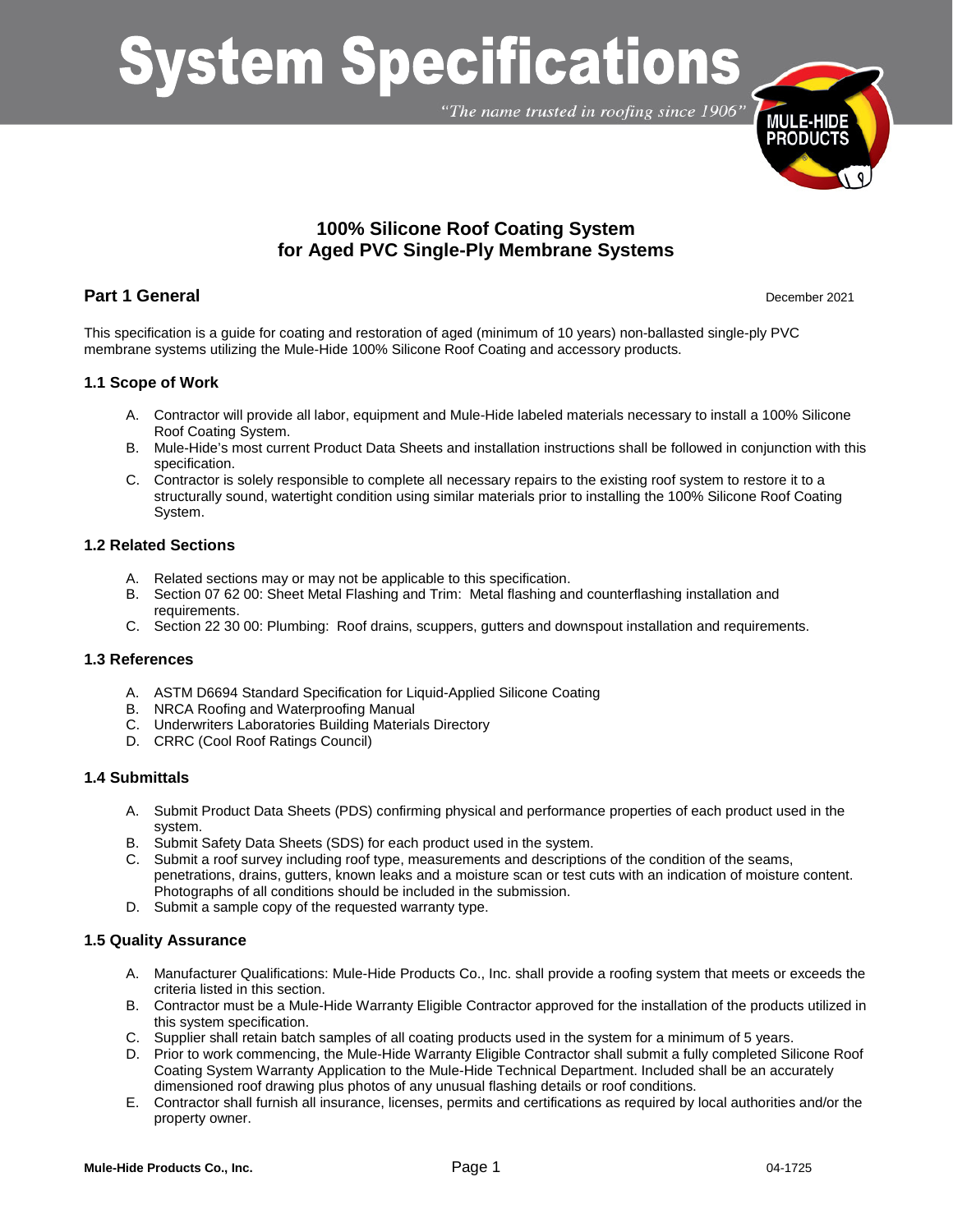100% SILICONE ROOF COATING SYSTEM FOR AGED SINGLE-PLY PVC MEMBRANE SYSTEMS December <sup>2021</sup>

F. Contractor shall ensure that all work performed at the site shall be in accordance with National Roofing Contractors Association (NRCA) Low Slope Roofing Manual recommendations and all other pertinent guidelines issued by the NRCA in reference to other types of construction present at the job site.

### <span id="page-2-0"></span>**1.6 Product Delivery, Storage and Handling**

- A. All products delivered to the job site shall be in their original unopened containers or wrappings and clearly labeled with the manufacturer's name, product identification and date of manufacture.
- B. Store all materials in a dry, clean area protected from the elements and damage. Place all stored materials on pallets and cover with a tarpaulin. Keep out of direct contact with sunlight.
- C. All liquid products and caulks shall be stored at temperatures between 60°F and 80°F. Materials exposed to lower temperatures affect the workability and performance of the product. Products shall be restored to the above temperature prior to use.
- D. All flammable materials shall be stored in a cool, dry area away from open flames and sparks. Follow precautions outlined on containers or supplied by the material manufacturer/supplier.
- E. All materials determined as being damaged (confirmed by Mule-Hide) due to improper storage on the job site are to be replaced with new materials.

### <span id="page-2-1"></span>**1.7 Job Conditions**

- A. The roof must be structurally sound, clean, dry and free of areas of ponding water, ice, snow, rain or dew, oils, grease, particulate matter or other debris.
- B. Roof must be inspected for the following existing conditions:
	- 1. Peeling and chalking of previous coatings
	- 2. Poorly attached vents or other projections
	- 3. Open seams and side laps
	- 4. Insufficient slope, damaged membrane or insulation
	- 5. Loose membrane on fully adhered roof systems
	- 6. Areas of ponding water areas of dirt/debris accumulation
	- 7. Broken or improperly flashed pipes
	- 8. Broken or missing drain components
	- 9. Loose or damaged perimeter edge metal
	- 10. Deteriorated, damaged, or loose flashings
	- 11. Damaged or wet insulation or substrates
- C. All deficiencies must be properly corrected prior to the installation of the new silicone roof coating system.
- D. The contractor shall follow and comply with all safety regulations as recommended by OSHA.
- E. Any unusual or concealed condition discovered during the preparation of the existing roof surface or installation of the silicone roof coating system is to be reported to the owner and Mule-Hide immediately in writing. Work is to be halted until the owner has responded with a solution to the problems.
- F. All local building codes and requirements should be followed where applicable. It is the roofing contractor's sole responsibility to determine and ensure that the roofing system selected complies with all local codes and requirements.
- G. All air intake ventilation equipment should be shut off and all ductwork openings should be temporarily sealed during product application.

### <span id="page-2-2"></span>**1.8 Precautions**

- A. Coatings require mixing immediately prior to application. All containers shall be thoroughly mixed with a mechanical mixing device for a minimum of 5 (five) minutes each. Mix at low speed to avoid entraining air into the coating. Coatings shall be mixed no more than 1 (one) hour prior to use.
- B. This product cures through absorption of moisture from the air. Avoid entraining air when mixing. Do not mix at high speeds.
- C. Remixing of 100% Silicone Roof Coating is permitted as necessary.<br>D. Remixing of Mule-Hide 2-Part Epoxy Primer after expiration of its no
- Remixing of Mule-Hide 2-Part Epoxy Primer after expiration of its pot life is not permitted.
- E. No products with a "Flash Point" below 100°F shall be permitted due to associated fire hazard.
- F. No products with chlorinated "Toxic Exempt" solvents including perchloroethylene, 111 trichloroethane or methylene chloride or isocyanates shall be utilized due to the associated health hazards to workers and building occupants.
- G. No asphalt or vegetable based oils may be used in the production of any product included in this specification.
- H. Materials should be maintained at a minimum temperature of 50°F for 24 hours prior to the application to ensure the optimal application qualities.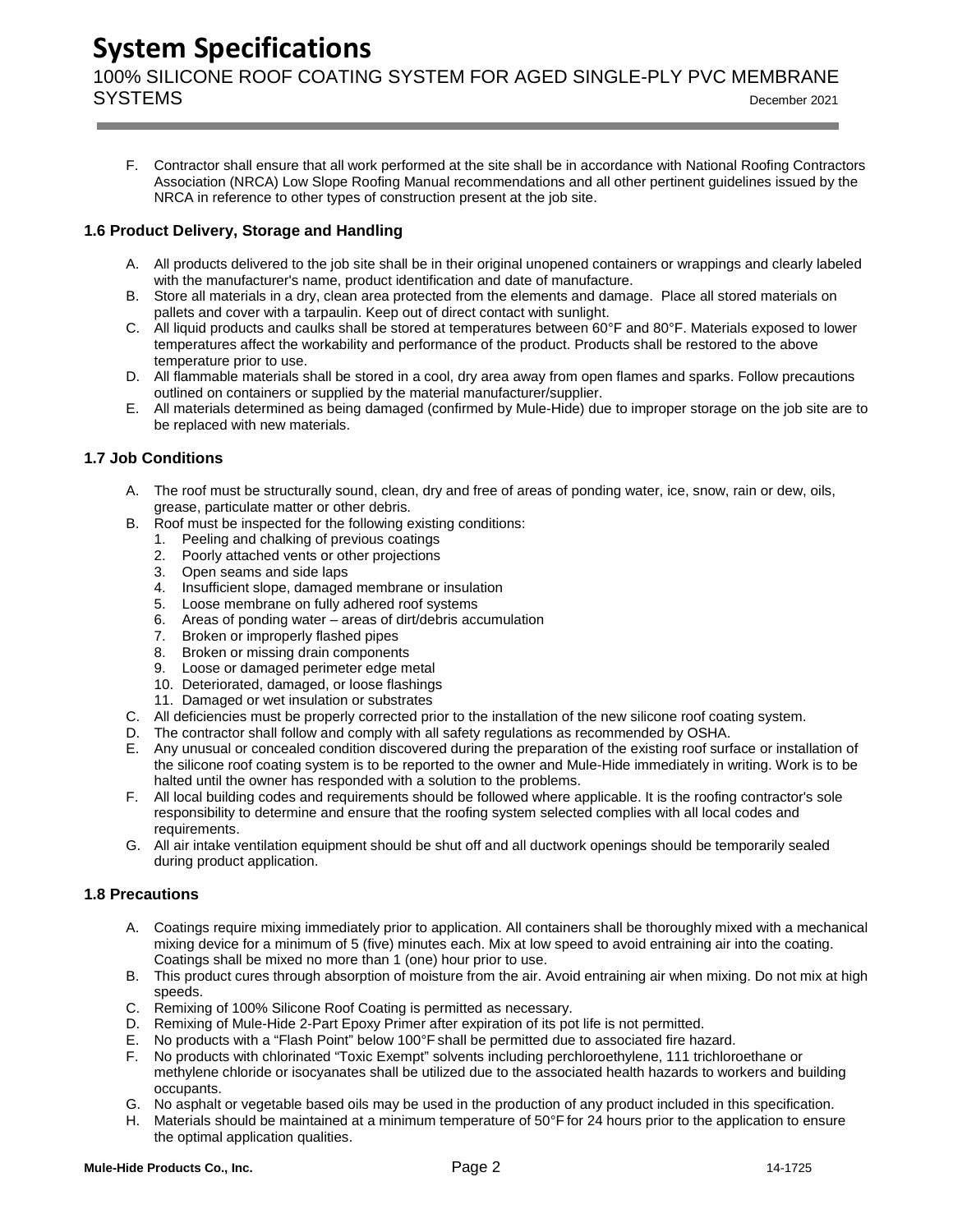100% SILICONE ROOF COATING SYSTEM FOR AGED SINGLE-PLY PVC MEMBRANE SYSTEMS December <sup>2021</sup>

- I. Do not apply coating when ambient temperature is within  $5^{\circ}$  F of the dew point.
- J. Do not apply coatings during or just before rain, inclement weather or on frost covered or wet surfaces.
- K. The roof surface must be a minimum of 35°F to ensure that frozen condensation is not present on the roof surface.
- L. The roof surface should not exceed a maximum of 100°F to avoid blisters and pinholes.

#### <span id="page-3-0"></span>**1.9 Protection of Buildings and Adjacent Areas**

- A. It is the sole responsibility of the installing contractor to protect all surfaces adjacent to the surfaces to be coated including but not limited to, windows, doors, equipment and wall surfaces, either from overspray, brushing or rolling of the coatings being installed.
- B. All roof top air intake equipment should be turned off and all openings should be sealed to prevent any fumes from entering the building.
- C. When spraying, parking lots adjoining the building should be blocked off sufficiently to protect vehicles from wind borne overspray.

### <span id="page-3-1"></span>**1.10 Warranties**

Mule-Hide Roof Coating NDL System Warranties ("System Warranties") are available for commercial projects when approved by Mule-Hide and installed in compliance with Mule-Hide's published specifications and details. System warranties are only available when applied for and installed by Mule-Hide Warranty Eligible Contractors. System Warranties are not available for residential projects. The Roof Coatings Material-Only Limited Warranty is available for both residential and commercial projects. Mule-Hide defines a residential project as a single-family dwelling.

- A. Roof Coatings Warranty Application forms must be fully completed and submitted to the Mule-Hide Technical Department prior to beginning the project. Issuance of a warranty will be dependent upon completion of the project to the satisfaction of Mule-Hide and payment of any required warranty fees. Mule-Hide reserves the right to decline to issue any warranties for projects completed before the submittal of the proper Warranty Application to Mule-Hide.
- B. Mule-Hide 50-year Silicone Limited Material Warranty
	- 1. Mule-Hide offers a 50-year Silicone Limited Material Warranty for residential and commercial projects. This warranty maintains that the silicone coating, when applied at a minimum rate of 1.5 gallons per 100 sf. will retain its physical properties for the specified period, be free of manufacturing defects and not breakdown due to normal environmental conditions. This warranty does not include coverage for labor costs, leaks due to workmanship of the installed products, leaks caused by movement or deterioration of the existing roof surface to which the Silicone Roof Coating has been applied, leaks caused by other substrate conditions, other components not supplied by Mule-Hide and does not cover the appearance, cleanliness, discoloration or staining of the coating for any reason.
	- 2. Mule-Hide does not perform inspections of the installation before issuing the 50-year Silicone Limited Material Warranty. A Mule-Hide Warranty Application and proof of purchase (invoice) must be submitted to Mule-Hide to obtain this warranty. See the Mule-Hide 50-year Silicone Limited Material Warranty sample for specific terms and conditions. This warranty is not transferrable.
- C. Mule-Hide's Roof Coatings NDL System Warranties for Commercial Buildings
	- 1. Mule-Hide offers a 10, 15 or 20-year Roof Coatings NDL System Warranties. The Roof Coatings NDL System Warranty is available through Mule-Hide Warranty Eligible Contractors only for commercial projects. This warranty is not available for residential projects. This warranty covers leaks due to manufacturing defects, premature weathering and the contractor's workmanship of the installed product. This warranty does not cover leaks due to movement or deterioration of the existing roof surface to which the Silicone Roof Coating System has been applied, leaks caused by other substrate conditions, components not supplied by Mule-Hide and does not cover the appearance, cleanliness, discoloration or staining of the coating for any reason.
	- 2. See the Mule-Hide Roof Coatings NDL System Warranty sample for specific terms and conditions. Please contact the Mule-Hide Technical Department for information and requirements regarding the Mule-Hide Roof Coatings System Warranty Program.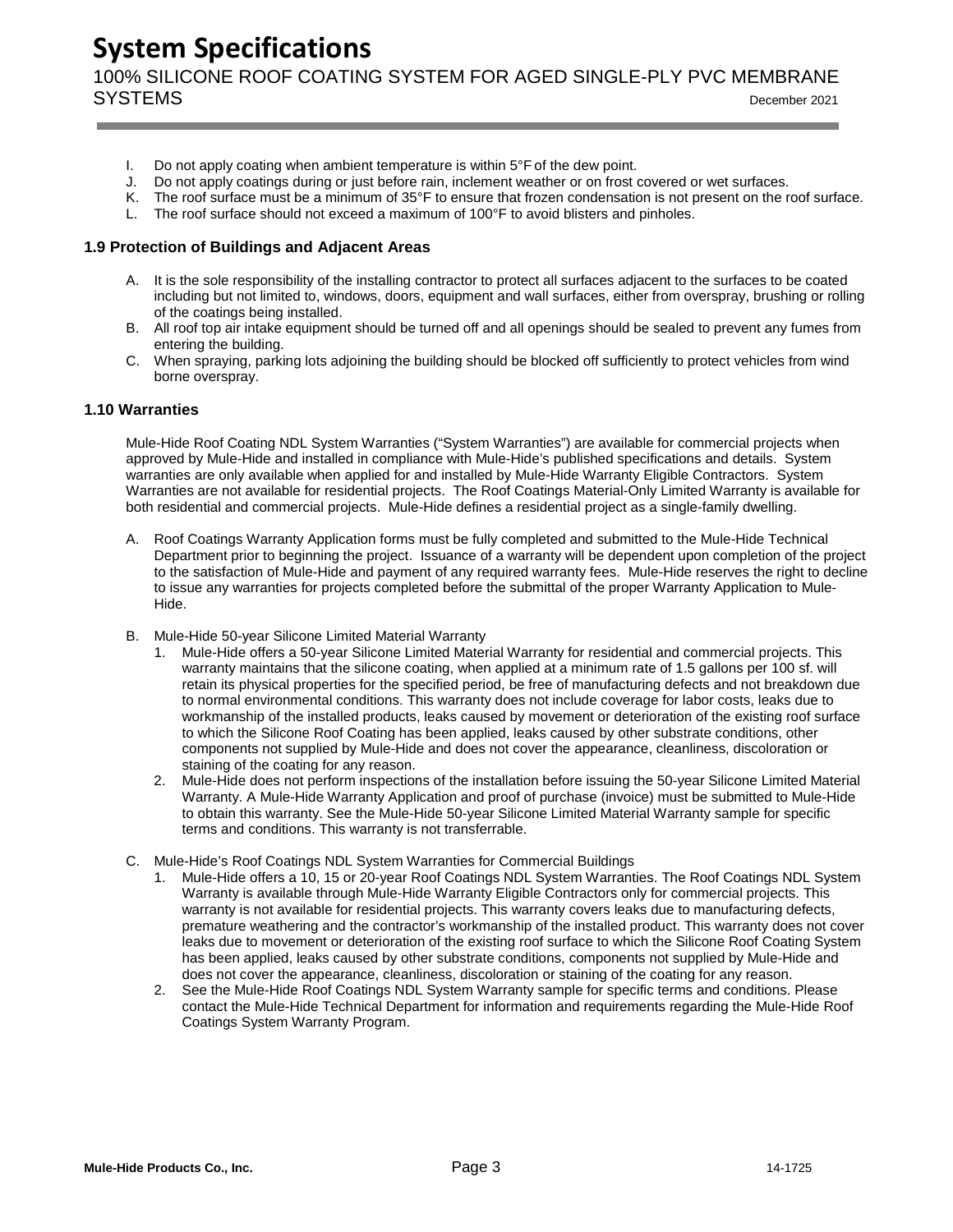100% SILICONE ROOF COATING SYSTEM FOR AGED SINGLE-PLY PVC MEMBRANE SYSTEMS December <sup>2021</sup>

| Table 1                 |                                                                                            |                                                                    |                                                                                                                                                                                                                               |                                                                 |  |  |  |  |
|-------------------------|--------------------------------------------------------------------------------------------|--------------------------------------------------------------------|-------------------------------------------------------------------------------------------------------------------------------------------------------------------------------------------------------------------------------|-----------------------------------------------------------------|--|--|--|--|
| Warranty<br><b>Type</b> | Cleaner                                                                                    | Primer                                                             | <b>Fully Adhered Seams</b>                                                                                                                                                                                                    | 100% Silicone Roof<br>Coating                                   |  |  |  |  |
| $10$ -year              | Clean with 115<br>Cleaner applied<br>with low<br>pressure<br>sprayer then<br>power washed. | If priming, use 1<br>coat of Multibase<br>SB @ 1.5<br>$gal/100$ sf | 100% Silicone Sealant<br>brush applied 4" wide $@$<br>3.3 gal/100 linear feet<br>centered over seam<br>edge. Or 100% Silicone<br>Roof Coating applied 4"<br>wide $@$ 2.3 gal/100<br>linear feet centered over<br>seam edge.   | 1 coat $@1.5$<br>gal/100 sf (24 wet<br>mils, 23 dry mils)       |  |  |  |  |
| $15$ -year              | Clean with 115<br>Cleaner applied<br>with low<br>pressure<br>sprayer then<br>power washed. | If priming, use 1<br>coat of Multibase<br>SB @ 1.5<br>gal/100 sf   | 100% Silicone Sealant<br>brush applied $4"$ wide $@$<br>3.3 gal/100 linear feet<br>centered over seam<br>edge. Or 100% Silicone<br>Roof Coating applied 4"<br>wide $@$ 2.3 gal/100<br>linear feet centered over<br>seam edge. | 1 coat $@2.0$<br>gal/100 sf (32 wet<br>mils, 31 dry mils)       |  |  |  |  |
| 20-year                 | Clean with 115<br>Cleaner applied<br>with low<br>pressure<br>sprayer then<br>power washed. | If priming, use 1<br>coat of Multibase<br>SB @ 1.5<br>gal/100 sf   | 100% Silicone Sealant<br>brush applied 4" wide @<br>3.3 gal/100 linear feet<br>centered over seam<br>edge. Or 100% Silicone<br>Roof Coating applied 4"<br>wide $@$ 2.3 gal/100<br>linear feet centered over<br>seam edge.     | 1 coat $@2.5$<br>gal/100 sf or (40<br>wet mils, 38 dry<br>mils) |  |  |  |  |

Mule-Hide Roof Coating System Warranties require the following minimum application rates:

Note:

- Minimum application rates listed do not include thickness of primers or areas where additional coatings and reinforcement are required. Primers are required for material and system warranties. See Section 3.3 Surface Preparation.
- All side-laps and end-laps of the roofing membrane that are in the low-sloped plane of the roof are to be inspected with a seam probe. Seams that are determined to be improperly installed or have lost their performance need to be repaired with like membrane and then treated with the required seam-sealer, flashing compound or silicone coating at the application rates listed above.

### **Part 2 Products**

### <span id="page-4-0"></span>**2.1 General**

- A. The components of the Mule-Hide Silicone Roof Coating System shall be products manufactured or supplied by Mule-Hide Products Co., Inc.
- B. Components other than those supplied or manufactured by Mule-Hide may be submitted for review and acceptance by Mule-Hide's Technical Department. Any product requested for review and acceptance must be submitted prior to the job start. Mule-Hide's acceptance of any other product is based solely on chemical compatibility and published performance data provided by the component manufacturer. Other components may be considered on a job-by-job basis and must be approved in writing by Mule-Hide's Technical Department. Mule-Hide offers no warranty or guarantee for the performance or suitability of any component not supplied or manufactured by Mule-Hide.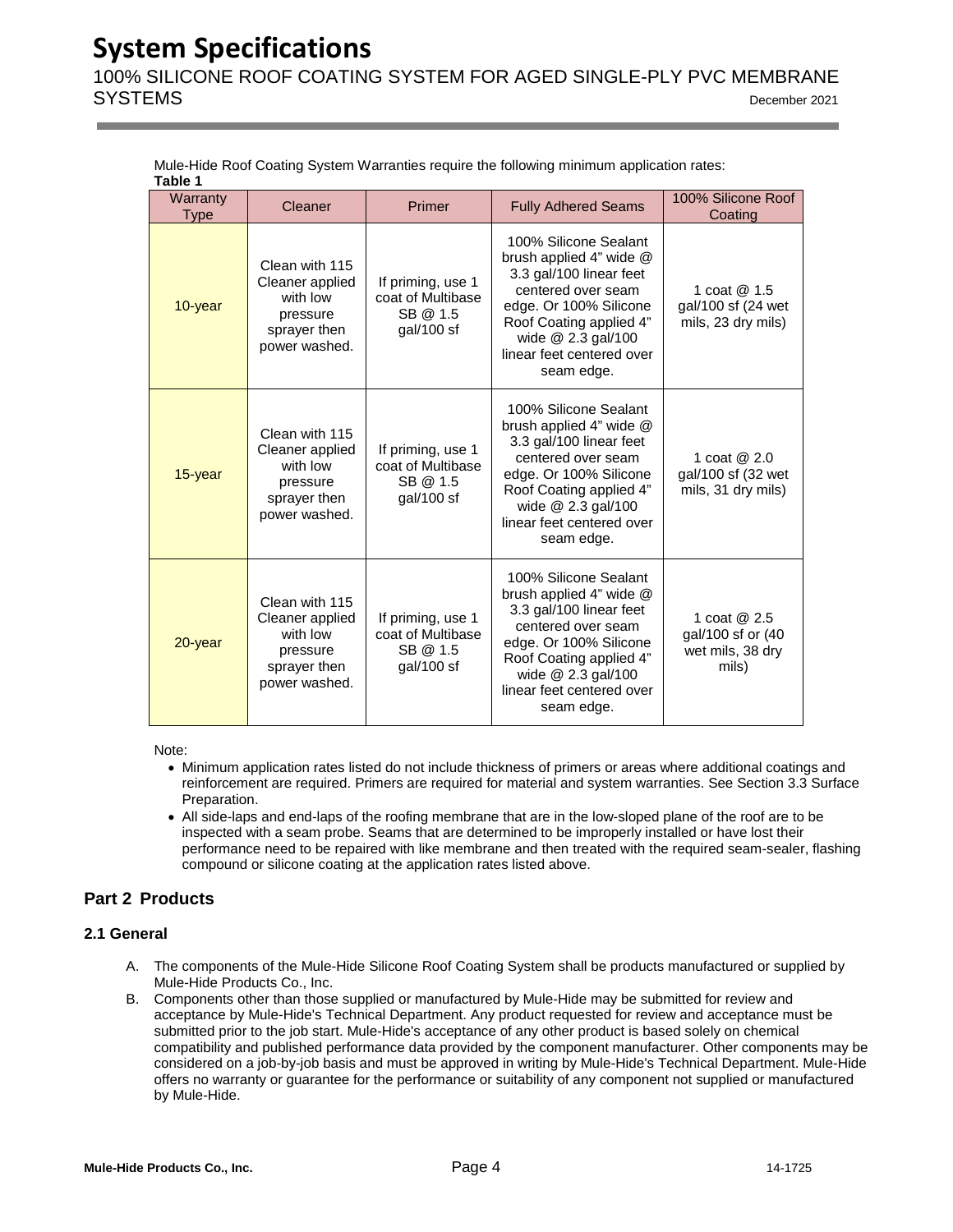100% SILICONE ROOF COATING SYSTEM FOR AGED SINGLE-PLY PVC MEMBRANE SYSTEMS December <sup>2021</sup>

### <span id="page-5-0"></span>**2.2 Products**

The following Mule-Hide materials must be used to install Mule-Hide Silicone Roof Coating Systems. Mule-Hide will not warrant any application where another manufacturer's product is substituted for a Mule-Hide product. All products listed below are physically and chemically compatible with each other.

- A. **115 Cleaner** a biodegradable detergent wash suitable for cleaning and preparing metal and aged roof surfaces (including but not limited to smooth BUR, modified bitumen, EPDM, TPO, Hypalon (CSPE) and PVC roof systems).
- B. **Si 2-Part Epoxy Primer** a 2-part epoxy intended for preparing areas of light ponding (as defined by Section 3.2.C.), rusted metal or as a primer for use on aged PVC membranes and flashings prior to coating with Mule-Hide's 100% Silicone Roof Coating or 100% Silicone Sealant. The application rate is .5 gal/100 sf.
- C. **Multibase SB** a one-component acrylic coating used a primer for aged PVC surfaces. The application rate is 1.5 gal/100 sf. It can be used in valleys and waterways but this product may not be used as a primer on any surfaces that pond water.
- D. **100% Silicone Sealant** a high solids non-shrinking, moisture cure silicone sealant intended for sealing joints in masonry, architectural metal, metal roof seams and fasteners and miscellaneous repairs prior to coating.
- E. **100% Silicone Roof Coating** This product is a 100% silicone based, single-component roof coating that creates a barrier that is resistant to normal weathering, is durable, breathable and weatherproof. This product meets or exceeds the requirements of ASTM D6694. Refer to the Mule-Hide Product Data Sheets for physical properties and additional information.
- F. **MP Liquid Sealant** a single component, non-shrink, polyurethane sealant used for filling/topping pitch pans.
- G. **ShapeShift Pitch Pans** high-strength polymer straight and outside corner sections that snap-lock together to create custom sized pitch pans to seal around various roof penetrations.
- H. **Tietex® 325 Poly Fabric** a stitch-bonded polyester product that offers high-strength properties with good elongation for excellent thermal stress force accommodations. Tietex 325 Poly Fabric is a soft polyester that will readily conform to surface irregularities and is easy to handle.
- I. **Walkway Granules** Mule-Hide Walkways granules are colored EPDM granules available in gray or safety yellow used with the 100% Silicone Roof Coating to provide a non-slip surface over a Mule-Hide Silicone Roof Coating System in areas of foot traffic or service areas.
- J. **Low-VOC Membrane Cleaner** Low-VOC Membrane Cleaner is a clear liquid solvent used to clean PVC membranes. This cleaner helps to loosen and remove dirt and other contaminants from the surface of the PVC membranes and leaves a suitable surface for welding or coating applications.

### <span id="page-5-1"></span>**2.3 Equipment**

- A. Spray Equipment (optional) Mule-Hide recommends the Graco GH 933ES Hi-Flo Big Rig sprayer with a Monarch 5:1 pump, 3/4" material hose (7,250 psi) up to 250 ft., 1/2" whip, XHF spray gun (7,250 psi) with a XDF 7,250 psi tip (.029 - .035). The recommended pressure at the gun should be 3,000 psi while spraying (Note: Pump lower must be set to maximum lower-ball travel). Please contact Mule-Hide Technical Department for more detailed information. Note: Use of the Monarch pump requires the use of an air compressor capable of delivering 20CFM @ 90 psi.
- B. Miscellaneous equipment includes 3/4" to 1-1/4" nap, lint free, 9" roller covers and rollers, 6' handles, 4" double wide chip brushes, roofers' trowels, scissors for cutting fabric and a 1/2" power drill with mixing attachment.
- C. Miscellaneous hand and power tools may be required to complete any repairs to the existing roof.

### **Part 3 Execution**

### <span id="page-5-2"></span>**3.1 Examination**

- A. Prior to bidding the project a pre-inspection of the roof should take place with the Warranty Eligible Contractor and a Mule-Hide representative to review the conditions of the roof and determine if the roof is suitable for the application of a Mule-Hide Silicone Roof Coating System.
- B. Adhesion Tests
- 1. The decision to perform adhesion tests should be determined at the time of the pre-inspection. Any PVC roof systems having an existing coating covering the roof surface shall be required to have adhesion tests performed. While adhesion tests are not always needed when coating a bare metal roof, they are required when the metal panels are pre-painted or are covered with an existing coating applied that will not be removed. While there is no actual ASTM test method for field testing of adhesion for roof coatings, many manufacturers will reference ATSM D903 or ASTM D3359. Mule-Hide follows ASTM D903 and ASTM D6083 with modifications.
- 2. When an adhesion test is needed follow the procedure outlined in Mule-Hide Technical Bulletin 1803, Roof Coating Adhesion Test and submit the test results to the Mule-Hide Technical Department for review and comment.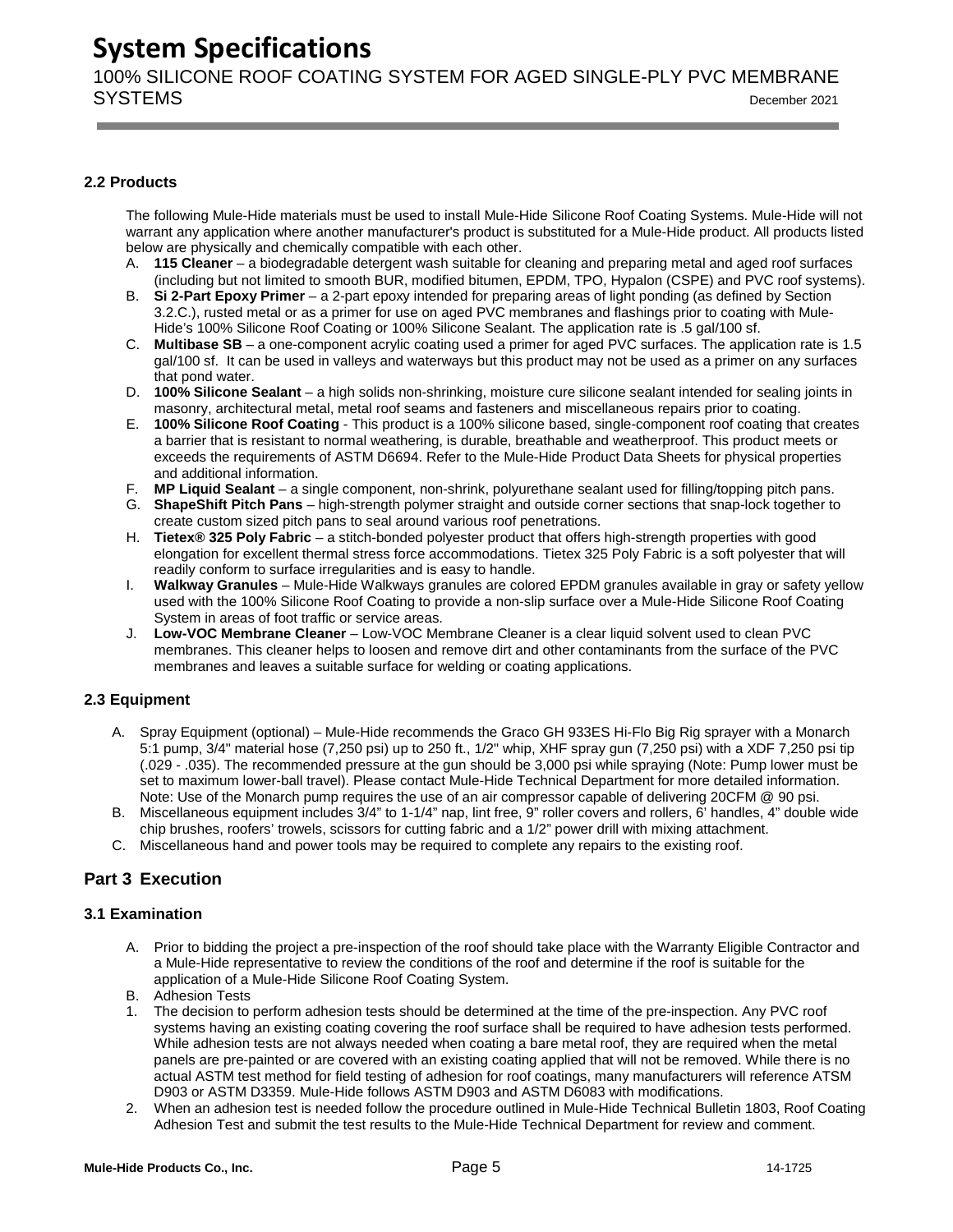100% SILICONE ROOF COATING SYSTEM FOR AGED SINGLE-PLY PVC MEMBRANE SYSTEMS December <sup>2021</sup>

### <span id="page-6-0"></span>**3.2 Existing Conditions and Remedies**

- A. Prior to the commencement of work, the roof shall be re-inspected and any conditions not included in the roof survey shall be added and noted. All new information must be communicated to the Mule-Hide prior to starting work.
- B. The existing aged PVC membrane system must be structurally sound, watertight and free of shrinkage, buckling, unacceptable ponding conditions, encapsulated moisture, open seams, open or damaged flashings, loose terminations or other serious defects. Do not install the Silicone Roof Coating System over saturated substrates or insulation.
- C. Defects and leaks shall be remedied prior to the installation of the Silicone Roof Coating System. Follow original manufacturers repair methods or refer to the NRCA Repair Manual for Low-Slope Membrane Roof Systems for individual condition repairs of defects or contact Mule-Hide Technical Department for recommendations. If repairs are extensive, contact Mule-Hide Technical Department for recommendations.
- D. Drains are recommended to be installed to allow positive drainage of the roof surface. Retained water may not cover more than 5% of the roof surface. If it is not possible to install drains, areas of ponding (must evaporate within 48 hours as defined by NRCA) may be eliminated by filling with insulation and installing new PVC materials similar to the existing roof system before installing the Silicone Roof Coating System. Any areas where ponding remains beyond 48 hours shall require an increased rate of at least 1 (one) additional gallon per 100 sf.
- E. Existing insulation, membrane and all fasteners shall be inspected for insulation damage, membrane damage and fastener back out. Should any of these conditions exist, contact Mule-Hide Technical Department to determine a proper repair procedure.
- F. Any wet insulation must be removed and replaced with similar new insulation. Contact Mule-Hide Technical Department for recommendations for repairs to the aged PVC membrane. Depending on the extent of wet insulation, a complete replacement of the existing roof system may be required. Mule-Hide requires moisture scans be completed followed with core cuts to confirm the condition of the insulation and substrate.
- G. Existing flashings shall be properly terminated according to NRCA guidelines or the original membrane manufacturer's specifications. Defective terminations shall be remedied. Damaged flashings shall be repaired prior to installation of the Silicone Roof Coating System.
- H. Curbs and penetrations must not interrupt the flow of water off the roof. If defects are present, install crickets to divert water around the penetrations.
- I. All existing field seams shall be checked and repaired as necessary prior to the application of the silicone products and accessories.
- J. The existing roof system must be returned to a sound, watertight condition prior to installation of the Silicone Roof Coating System.
- K. The contractor should contact Mule-Hide Technical Department for recommendations to make repairs to the existing PVC membrane.

### <span id="page-6-1"></span>**3.3 Surface Preparation**

- A. Mechanically remove all loose coatings and/or patching material as is possible. Wire brush to remove any areas of scaly rust on any metal surfaces to be coated. Remove all debris, dirt and other loose contaminants from the roof surface prior to cleaning.
- B. The roof surface shall be cleaned with Mule-Hide 115 Cleaner in accordance with Mule-Hide's most current Product Data Sheet. **Do not dilute the 115 Cleaner**. Apply direct to the roof with a mop, pump sprayer or other suitable low-pressure sprayer at a rate of 1 gallon per 100 square feet. Avoid contact with painted surfaces or vinyl siding. Allow wet contact with the roof surface for a minimum of 15 minutes. Areas that are heavily contaminated or working in hotter temperatures may require an increased application rate from 1 to 2 gallons per 100 square feet. Rewet the membrane with additional cleaner if needed. Agitate roof surface with stiff bristle broom or orbital scrubber. Heavily contaminated areas may require multiple cleanings with scrubbing to obtain a clean membrane.
- C. Rinse the roof surface with clean water and a minimum 2,000 psi power washer until no 115 Cleaner residue remains. Allow roof to dry completely prior to system installation. Spot check the dried membrane with a clean rag by wiping the surface of the membrane to determine if any residue remains. If the cloth shows signs of residue (dirt or chalk) then repeat the rinsing of the membrane. A second cleaning application may be required.
- D. The contractor must be careful not to damage the existing membrane or inject water into the system while cleaning.
- E. Check local building ordinances for acceptable disposal of the rinse water. Many areas do not permit discharge into sewer systems or water containment areas. Compliance with local building codes and ordinances is the sole responsibility of the contractor.
- F. After cleaning of any substrate in preparation for the application of coating system components (primer, flashing grade, base and top coat as appropriate) the application should begin as soon as practical and weather conditions allow. If this cannot occur within three to five days of cleaning, the substrate must be checked to ensure it has not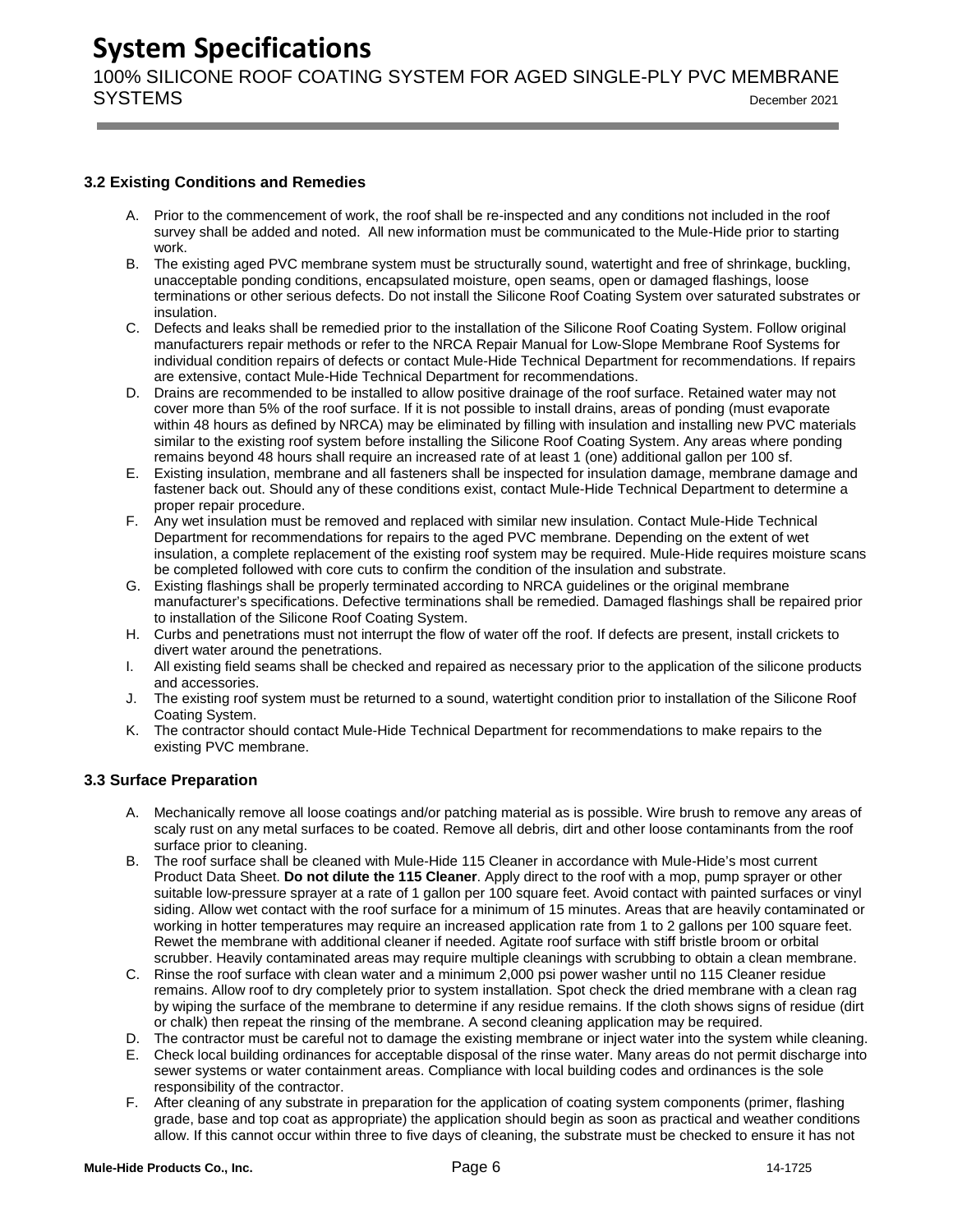100% SILICONE ROOF COATING SYSTEM FOR AGED SINGLE-PLY PVC MEMBRANE SYSTEMS December <sup>2021</sup>

become contaminated prior to the installation of these components. Rainfalls during this period can allow items like dust and pollen to be deposited on a freshly cleaned substrate causing contamination that will require additional cleaning.

- F. All substrates must be clean and dry prior to priming or coating.
- G. Areas of light ponding water (must evaporate within 48 hours as defined by the NRCA) should be primed with Si 2- Part Epoxy Primer and should be treated with an additional 1.0 gallon per 100 sf of 100% Silicone Roof Coating beyond the recommended application rate required for the specified warranty duration. If using the Si 2-Part Epoxy Primer, apply the primer using a short nap or brush at the rate of .5 gal/100 sf. This is approximately 8 mils wet (3.5 mils dry). Allow a minimum of 2 hours drying time before installation of coatings or sealants over primed areas. Do not over apply the primer.
- H. Multibase SB may be substituted for Si 2-Part Epoxy Primer over PVC surfaces. Multibase SB is applied at a rate of 1.5 gal/100 sf. Allow a minimum of 2 hours of drying time. Lower temperatures or high humidity may require longer drying times.

### <span id="page-7-0"></span>**3.4 Application**

- A. All prep work including completion of flashings, seams, penetrations, areas requiring fabric or other details shall be completed prior to coating the roof surface with the 100% Silicone Roof Coating. Primers must be applied prior to completing any prep work. When new PVC materials are used for repairs, the new PVC materials must be thoroughly cleaned with Low-VOC Membrane Cleaner prior to the application of the primer.
- B. Seams
	- 1. Field seams
		- a. If priming, apply the primer over the seam area extending at least 6 inches on each side of the seam edge. Allow to dry 1 to 2 hours.
		- b. All seams (including but not limited to field seams, end laps and edges of flashings shall be caulked with Mule-Hide 100% Silicone Sealant. Sealant is applied approximately 1/8" thick, 4" wide centering over the seam edge and tapered on the edges at an application of 3.3 gal/100 lf (linear feet).
		- c. An option to 100% Silicone Sealant is to coat seams and end laps with Mule-Hide 100% Silicone Roof Coating. The 100% Silicone Roof Coating shall be applied in a strip 4" wide centering over the seam edge at an application rate of 2.3 gal/100 linear feet (112 wet mils). Allow to dry until the next day (minimum of 12 hours) before coating the roof surface with the 100% Silicone Roof Coating.
		- d. The seam repairs above are used as the basis for all other stripping and flashing applications, if not specified, the overlaps and minimum reinforcements from this section should be used.
- C. Any previously repaired seams using greater than 6" wide repair material in good condition will require the edges of all repair stripping or patches to be caulked with 100% Silicone Sealant applied as listed in preceding paragraphs 3.4.A. & 3.4.B.
- D. Flashings and Penetrations
	- 1. If priming, all PVC surfaces are to be primed with primer prior to application of either the 100% Silicone Roof Coating or the 100% Silicone Sealant.
	- 2. Corners of all PVC flashed curbs and walls shall have all flashing edges and seams (vertical and horizontal) addressed in the same manner as the field seams using the 100% Silicone Sealant.
	- 3. Scuppers are flashed using 100% Silicone Sealant installed a minimum of 2" into the throat of the scupper, 3" minimum onto the wall or deck surrounding the scupper opening and approximately 1/8" thick.
	- 4. Pipes are flashed using 100% Silicone Sealant. If priming, allow primer to dry a minimum of 6 hours prior to application of the 100% Silicone Sealant.
	- 5. If the pipe flashings are in sound condition, 100% Silicone Sealant may be applied with a brush or trowel approximately 1/8" thick around the pipe base extending from the base of the pipe out approximately 3". The sealant shall also be applied vertically a minimum 8" (where possible) encapsulating the existing flashing to the point of termination.
	- 6. Sealant pockets are flashed similar to pipes. The entire top of the pocket and penetrations (minimum 1" onto the penetration) are coated with 100% Silicone Roof Coating.
	- 7. Sealant pockets in sound condition may be coated with the 100% Silicone Sealant applied with a brush or trowel 1/8" to 1/4" thick fully encapsulating the sealant pocket. Sealant should extend out from the base of the pocket a minimum of 3" on all sides with edges tapered to provide a smooth transition for the 100% Silicone Roof Coating.
	- 8. Drains shall have a bead of 100% Silicone Sealant applied and feathered at the rear of the drain ring. Installation of the 100% Silicone Roof Coating shall be installed onto the feathered sealant.
	- 9. When using the 100% Silicone Sealant, allow the sealant to dry until the next day (minimum of 12 hours) prior to application of the 100% Silicone Roof Coating.
- E. Waterways, Valleys, and Areas Which Retain Water